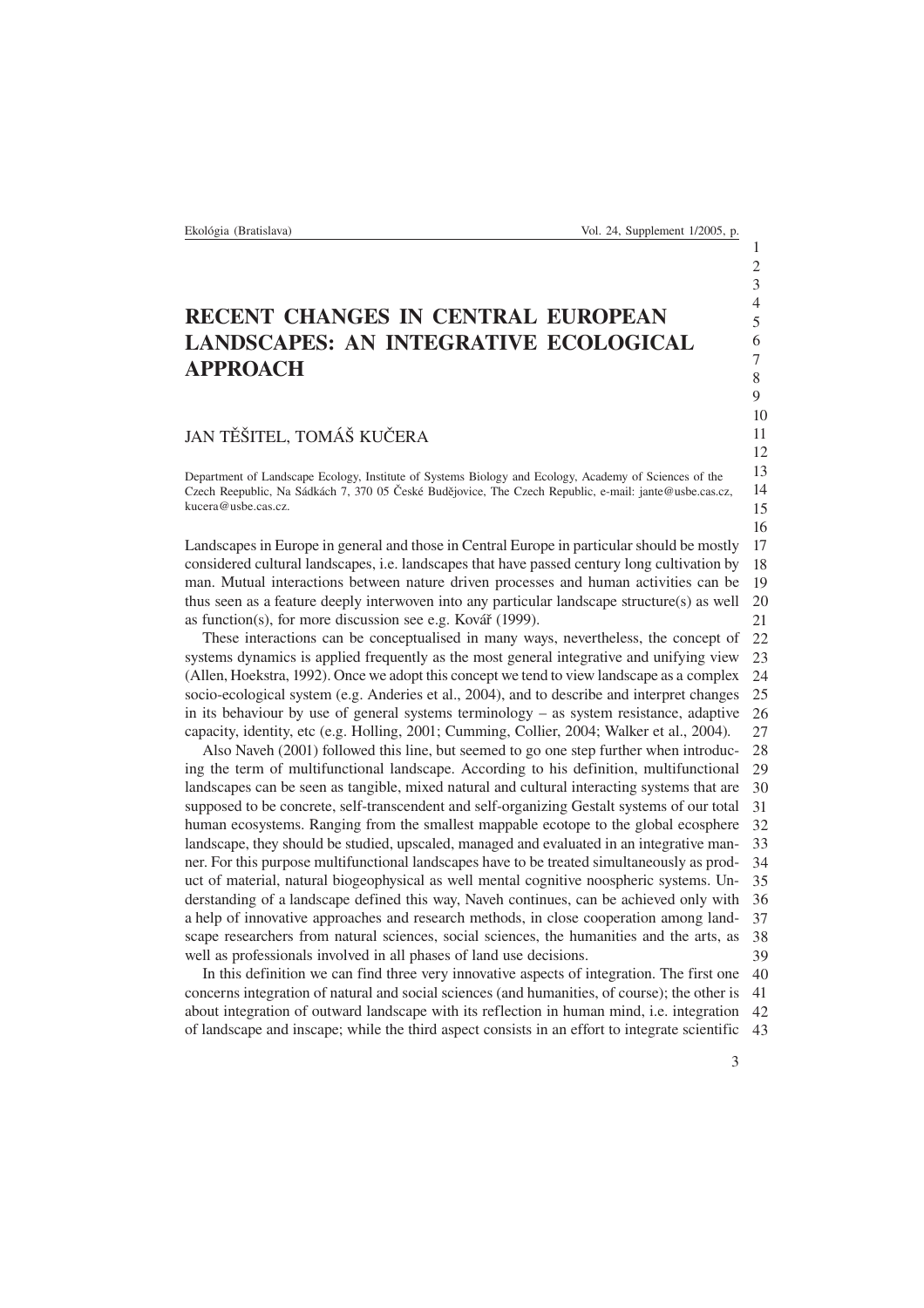1  $\mathcal{D}$ knowledge (supposed to be objective and value free) with normative attitudes of practically minded decision-makers.

3 4 5 6 7 8 9 10 11 12 13 14 Naveh can be seen as one of pioneers to carry holistic approach in landscape ecological research (see e.g. Naveh, Lieberman, 1984). Nevertheless, nowadays his definition illustrates more general standpoint rather then an isolated view. The tendency to cooperate across disciplines can be documented by pile of works, mostly of methodological nature, done in recent landscape ecological research. Their authors, though using different terminology, seem to describe in fact the same principle. Terms of interdisciplinarity and transdisciplinarity frequently occur in this discussion. Both terms were used by Tress et al. (2003a, b) for example, when they described the "Wageningen approach". The suggested approach is intended to bridge the humanities ("alpha-sciences"), natural sciences ("betasciences"), and social sciences ("gamma sciences") by crossing disciplinary borders (interdisciplinarity) and capitalise of alpha, beta, and gamma sciences in cooperation with stakeholders (transdisciplinarity).

15 16 17 18 19 20 21 22 23  $24$ 25 26 It is matter of fact that the concept represents an ideal which can hardly be achieved entirely in any research, though extensive it could be. Nor this special issue has the ambition to cover the whole scope. Papers composing this issue cope with the problem of integration in their own individual way. They obviously take one of the three above-mentioned aspects as a guideline of interpretation while the remaining ones are used as supportive ones, to make a picture more complex. Nevertheless, all the contributions share the attempt to apply systems view when describing and interpreting particular research topics in landscape ecological context. We have ten contributions altogether composing the issue. Having been written in "multi-dimensional way", they can hardly be classified unambiguously. Overlaps seem to be inevitable. When thinking about their arrangement in the issue we sticked in the end to the classical lining up, having a long tradition in the discipline of landscape ecology, and started with two papers that focus primarily on natural features.

27 28 29 30 31 32 33 34 35 36 37 38 39 The first one discusses the reproductive strategy of plant particules (Šerá, 2005). Diaspores as an agent of propagation, represent a coherent system, sensitive to environmental change. As the proportion between annual and perennial herbs illustrates the habitat conditions, the total number of diaspores correlates with the biotic and abiotic conditions of the locality. The analysis of reproductive strategies (population viability of single species) can improve the understanding of historical development and vegetation succession of the study area. The other paper focuses on screes as an important ecosystem. They are analysed in relation to the general processes of global warming (Zacharda, Boucníková, 2005). In its context they are supposed to play double role in monitoring of environmental change. As an ancient ecosystem it can serve as "knowledge or data base" or "deposit of data" documenting climate changes that occurred in the past; as a fragile system sensitive to global warming it can simultaneously be used as "early warning system" of some kind to monitor ongoing environmental change by global warming.

40 41 42 43 Two papers focus primarily on biotopes (habitats), namely on problems with their mapping and evaluation. While Guth, Kučera (2005) introduce the methodology of the habitats mapping, which was applied within the establishment of NATURA 2000 network in the Czech Republic, Cudlín et al. (2005) build on this basis and use modified Hessian method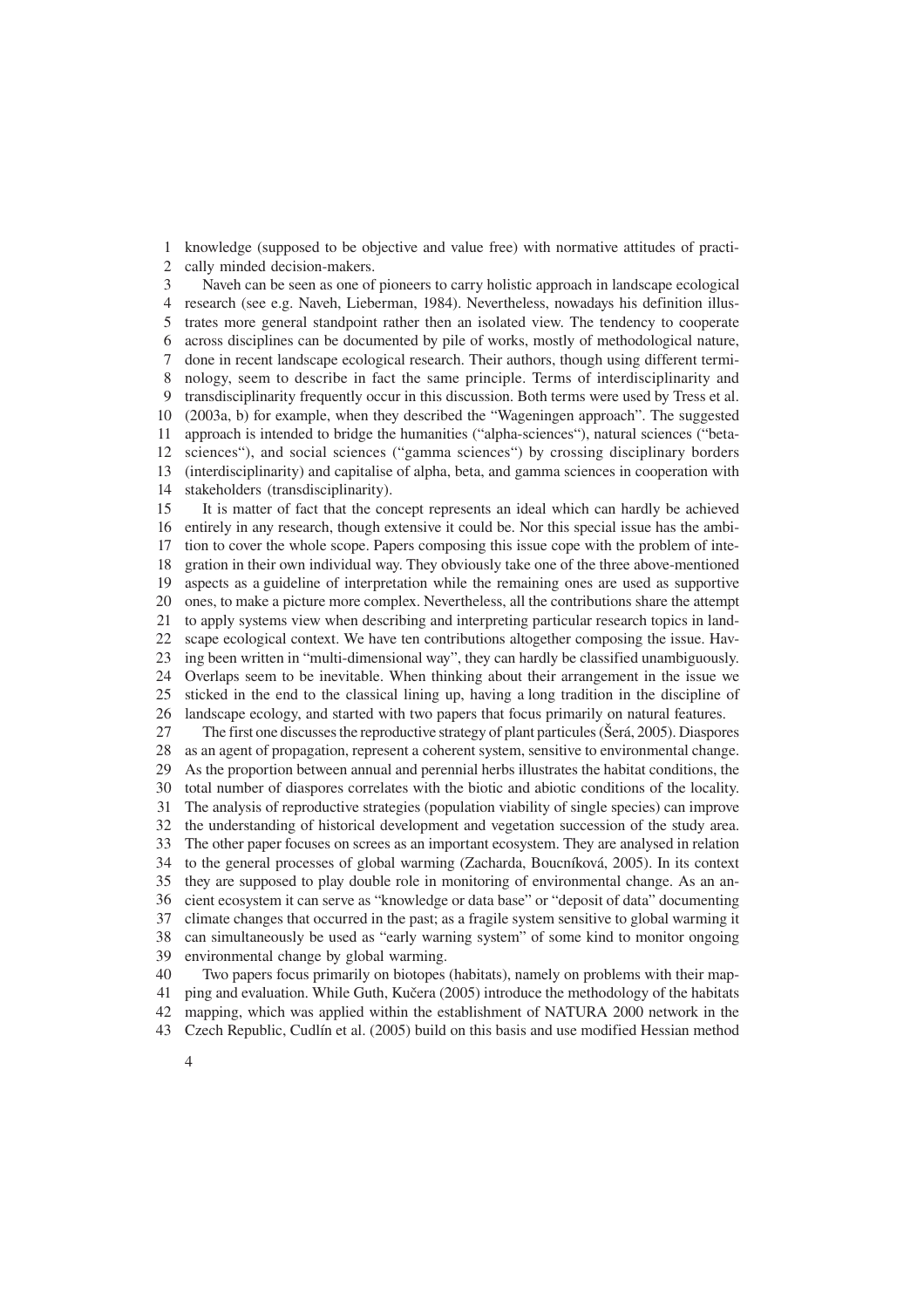to evaluate individual biotope types economically, with the final aim to produce the cost 1  $\mathcal{D}$ map of particular area.

3 4 5 6 7 8 9 10 11 12 13 14 15 It has been frequently discussed in pertinent literature, that in many cases, these are concrete decisions, that act as a triggers or decision catalysts that induce a change in landuse of particular locality, region or country (e.g. Forman, Godron, 1984). Socio-economic driving forces as triggering mechanisms introducing profound changes in land-use are analysed or at least tackled in most contributions forming this special issue. Boucníková, Kučera (2005) for example, exploring this theme, suggest typology of landscapes within the Czech Republic which uses changes in land-use practices within the last fifteen years. They define six major landscape types and assess the habitat quality of CORINE Land cover in different spatial scales and organisation levels. Their structural view exploring the historical data is complemented by the study produced by Lapka, Cudlínová (2005)*.* Authors in this case adopted dynamic and anticipative approach and analysed, by use of the method of scenarios formulation and evaluation. The potential changes in land-use that can be expected as a result of introduction of five types of politics adopted at European level.

16 17 18 19 20 21 22 23  $24$  $25$ 26 27 Landscape as a rule can be used in multi-functional way. When discussing multi-functional exploitation, we need to include a problem of multi-agent decision on possible landuse practices in particular areas into this debate. Three contributions focus on this issue. Within this context, Zemek et al. (2005a) in their paper discuss the problem of abandonment and potential resettlement of particular territory, namely the effect the abandonment and resettlement might have on local biotopes and ecosystems. Kušová et al. (2005*)* on the other hand, analyse the relation between nature protection and socio-economic development in selected protected areas questioning the myth on a-priori contradiction between these two ways of land-use regimes. The third contribution, written by Zemek et al. (2005b)*,* represents a mirror view to some extent, as it explores the situation when multi-agent negotiation on land-use is missing, and documents thus the situation when negative feedback is absent in decision making on land use.

28 29 30 31 The paper concluding the issue cope with the concept of unusual landscape feature, as it was introduced into professional literature by Forman, Godron (1984). This concept, together with the concept of landscape character, is used to explain the role huge nuclear power plant plays within the rural landscape of South Bohemia (Těšitel et al., 2005).

32 33 34 35 36 The statement saying that particular scientific results obviously generate additional questions rather than produce final satisfactory answers, can by applied fully to landscape ecology. Contributions forming this special issue should be then viewed from this perspective  $-$  as questiones trying to explore particular aspects of extremely broad field of study. Questions that may initiate a discussion either on the pages of coming issues of this Journal, or elsewhere.

> $2<sub>Q</sub>$  *Translated by the authors*

|                                                                                              | ◡◡ |
|----------------------------------------------------------------------------------------------|----|
|                                                                                              | 39 |
| Acknowledgement<br>This issue was supported by the Institutional research plan AV0Z60870520. | 40 |
|                                                                                              | 41 |
|                                                                                              | 42 |
|                                                                                              |    |

37